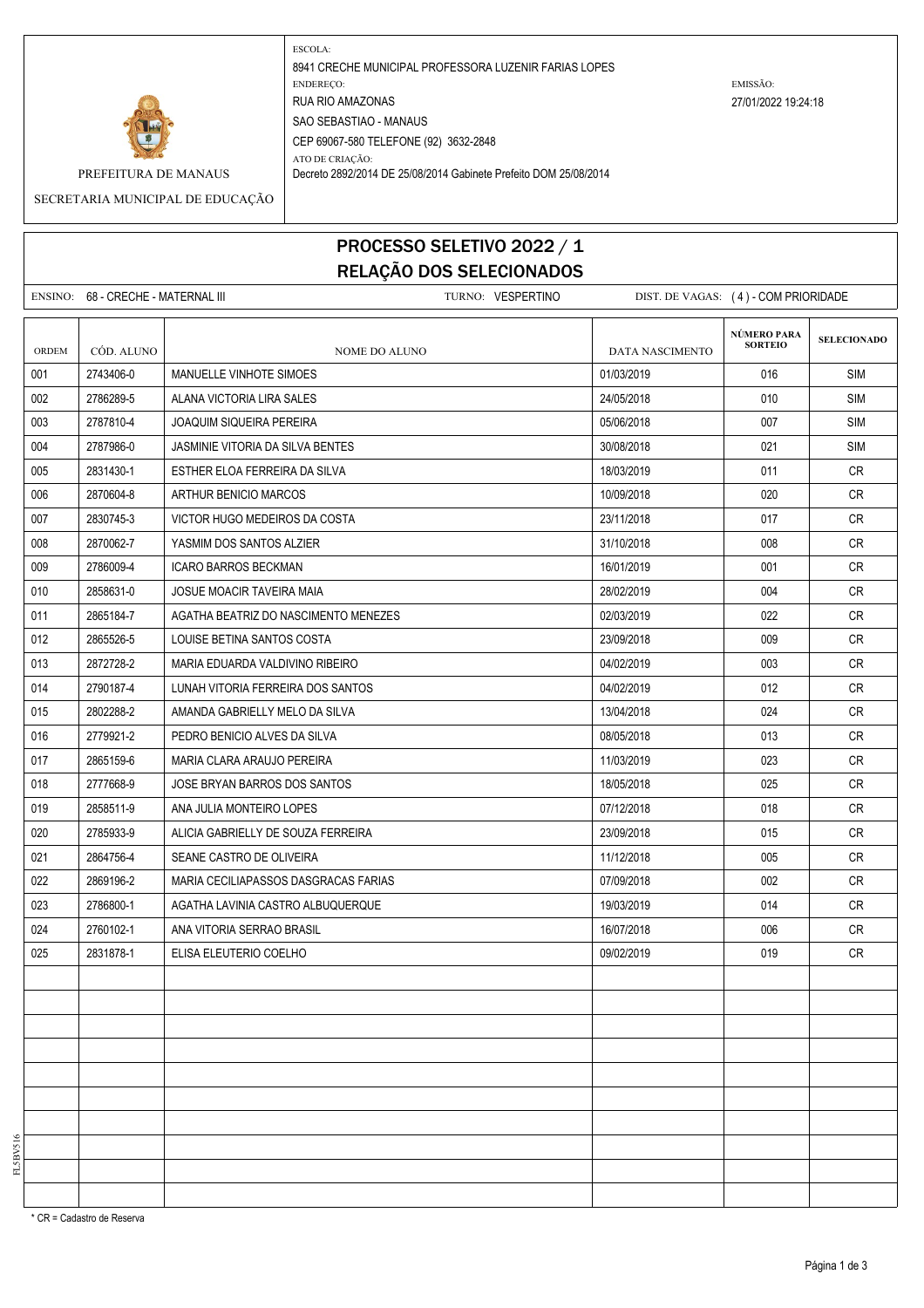

ESCOLA: 8941 CRECHE MUNICIPAL PROFESSORA LUZENIR FARIAS LOPES ENDEREÇO: EMISSÃO: RUA RIO AMAZONAS 27/01/2022 19:24:18 SAO SEBASTIAO - MANAUS CEP 69067-580 TELEFONE (92) 3632-2848

ATO DE CRIAÇÃO:

PREFEITURA DE MANAUS Decreto 2892/2014 DE 25/08/2014 Gabinete Prefeito DOM 25/08/2014

SECRETARIA MUNICIPAL DE EDUCAÇÃO

## PROCESSO SELETIVO 2022 / 1 RELAÇÃO DOS SELECIONADOS

|              | ENSINO: 68 - CRECHE - MATERNAL III |                                      | TURNO: VESPERTINO |                 | DIST. DE VAGAS: (2) - SEM PRIORIDADE |                    |
|--------------|------------------------------------|--------------------------------------|-------------------|-----------------|--------------------------------------|--------------------|
| <b>ORDEM</b> | CÓD. ALUNO                         | NOME DO ALUNO                        |                   | DATA NASCIMENTO | NÚMERO PARA<br><b>SORTEIO</b>        | <b>SELECIONADO</b> |
| 001          | 2841778-0                          | MARCONDES SANDRYEL NOGUEIRA BRANCHES |                   | 26/05/2018      | 063                                  | SIM                |
| 002          | 2793250-8                          | MIGUEL CASTRO DE MENEZES             |                   | 16/04/2018      | 021                                  | SIM                |
| 003          | 2859900-4                          | <b>GIANLUIGI SICSU DE OLIVEIRA</b>   |                   | 16/11/2018      | 019                                  | CR.                |
| 004          | 2869325-6                          | MIGUEL LORENZO MEDEIROS RIBEIRO      |                   | 17/06/2018      | 022                                  | CR                 |
| 005          | 2787122-3                          | ELOA CAROLINA LIMA DE OLIVEIRA       |                   | 01/09/2018      | 005                                  | CR                 |
| 006          | 2869956-4                          | MARLYSON BEIJAMIM QUENTINO ASSUNCAO  |                   | 21/04/2018      | 043                                  | CR.                |
| 007          | 2830107-2                          | PEDRO VICENTE RIBEIRO ROCHA          |                   | 09/12/2018      | 042                                  | CR                 |
| 008          | 2856422-7                          | ERIC HUGO NEVES PICANCO              |                   | 12/12/2018      | 052                                  | CR                 |
| 009          | 2846497-4                          | JUNIO MIGUEL SOUZA DE ALMEIDA        |                   | 12/04/2018      | 026                                  | CR.                |
| 010          | 2867279-8                          | AURA VALENTINA ALEXANDRE DE SOUZA    |                   | 11/03/2019      | 003                                  | <b>CR</b>          |
| 011          | 2735272-2                          | BENTO HENRIQUE MADUREIRA DE AGUIAR   |                   | 27/03/2019      | 010                                  | CR                 |
| 012          | 2803573-9                          | KAUAN DO NASCIMENTO FERREIRA         |                   | 03/05/2018      | 053                                  | CR                 |
| 013          | 2789430-4                          | CARLOS AUGUSTO NUNES DO NASCIMENTO   |                   | 07/11/2018      | 055                                  | <b>CR</b>          |
| 014          | 2733929-7                          | GIOVANNA LOPES CARVALHO              |                   | 24/01/2019      | 056                                  | CR                 |
| 015          | 2791374-0                          | CRISTIAN NOAH SOUZA ALVES REGO       |                   | 09/04/2018      | 020                                  | CR                 |
| 016          | 2815989-6                          | ALICE GOMES CASCAES                  |                   | 30/11/2018      | 012                                  | <b>CR</b>          |
| 017          | 2854062-0                          | ANTONELLA LIZ BARBOSA MARINHO        |                   | 21/09/2018      | 002                                  | CR.                |
| 018          | 2790135-1                          | RAVI OLIVEIRA MONTEIRO DA COSTA      |                   | 27/07/2018      | 044                                  | CR                 |
| 019          | 2864728-9                          | ANTHONY BEZERRA DA SILVA             |                   | 27/05/2018      | 025                                  | CR                 |
| 020          | 2868102-9                          | NOAH CASSIANO ANDRADE MENDES         |                   | 21/10/2018      | 060                                  | CR                 |
| 021          | 2815515-7                          | LUANA GABRIELE MELO DE SOUZA         |                   | 01/12/2018      | 054                                  | CR                 |
| 022          | 2808737-2                          | DAVI SOARES DA CRUZ                  |                   | 15/11/2018      | 050                                  | CR                 |
| 023          | 2697020-1                          | NICOLAS MANOEL DA SILVA ALMEIDA      |                   | 08/04/2018      | 039                                  | CR                 |
| 024          | 2652469-4                          | MARCELO SALES DA SILVA FILHO         |                   | 09/09/2018      | 051                                  | <b>CR</b>          |
| 025          | 2855306-3                          | NICOLAS JOAQUIM MAIA DE SOUSA        |                   | 16/11/2018      | 037                                  | CR                 |
| 026          | 2788692-1                          | JOAO MATHEUS COSTA DOS SANTOS        |                   | 16/12/2018      | 008                                  | <b>CR</b>          |
| 027          | 2646276-1                          | VALENTINA SILVA DA FONSECA SIMOES    |                   | 30/01/2019      | 046                                  | CR                 |
| 028          | 2827708-2                          | JOAO GUILHERME GUERREIRO MACIEL      |                   | 22/05/2018      | 015                                  | CR                 |
| 029          | 2868976-3                          | ARTHUR NOAH CAVALCANTE E CAVALCANTE  |                   | 17/09/2018      | 045                                  | CR                 |
| 030          | 2790144-0                          | JOAO BEZERRA GOMES                   |                   | 05/12/2018      | 028                                  | <b>CR</b>          |
| 031          | 2745800-8                          | PIETRO ANTTONY DA SILVA SAMPAIO      |                   | 06/01/2019      | 023                                  | CR                 |
| 032          | 2874626-0                          | BRENNO LUIZ NEVES DE ALMEIDA         |                   | 29/03/2019      | 013                                  | CR                 |
| 033          | 2786462-6                          | LIVIA SOPHIA MAGALHAES OLIVEIRA      |                   | 07/06/2018      | 014                                  | CR                 |
| 034          | 2855013-7                          | LUNNA HELOA FONTENELLE FERREIRA      |                   | 09/01/2019      | 057                                  | CR                 |
| 035          | 2865748-9                          | <b>JESUS EDER VIEIRA COSTA</b>       |                   | 04/06/2018      | 049                                  | CR                 |

\* CR = Cadastro de Reserva

FL5BV516